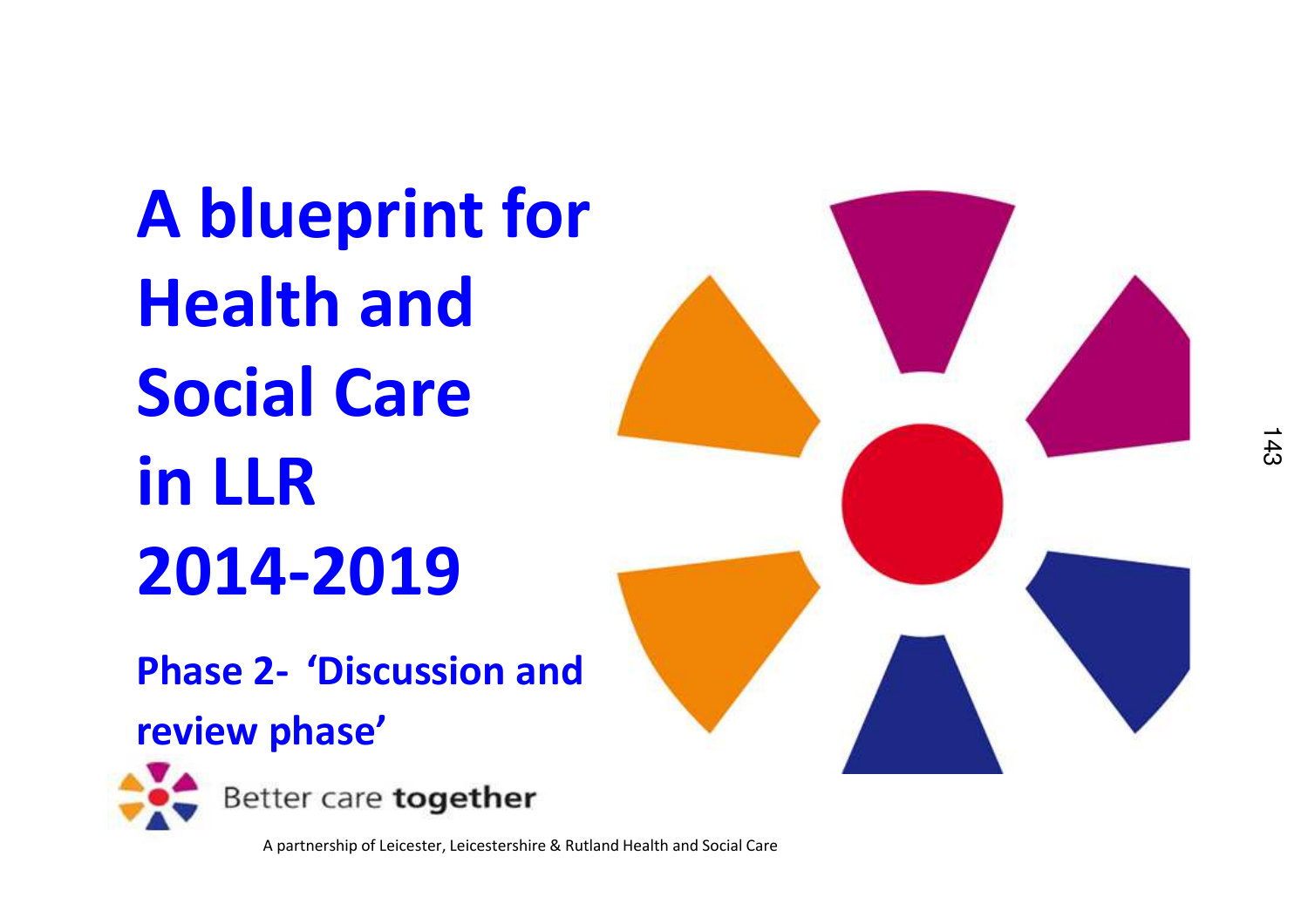#### **How we got here**Phase 1

- Better Care Together: strategic partnership of commissioners, providers, local authorities, Health watch
- •Biggest ever LLR health and social care review
- •Financially-'challenged' economy
- • Development of integrated LLR Health and Social care 5-Year directional plan

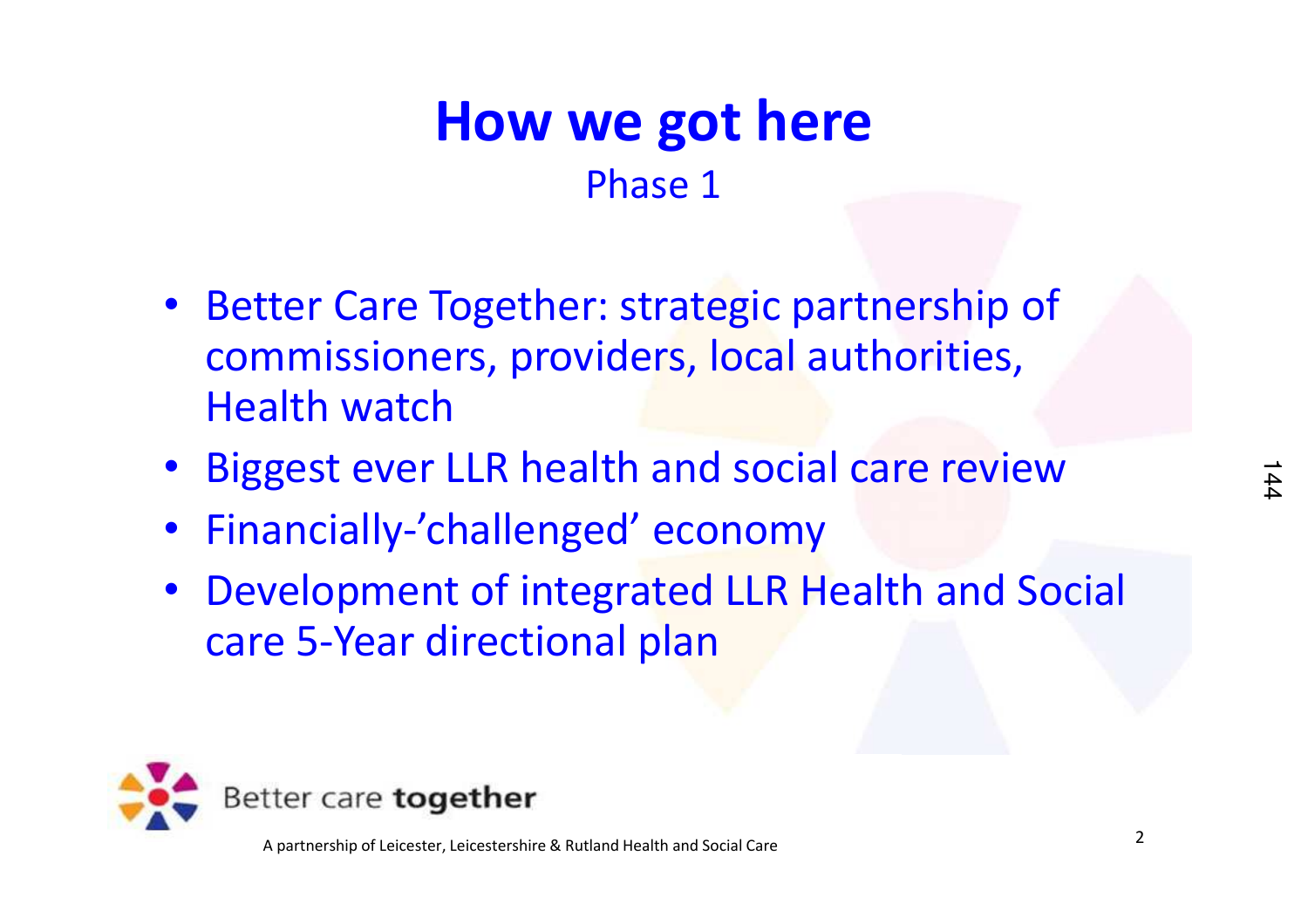### **Why are we doing this?**

#### **The clinical and social care Case for Change**

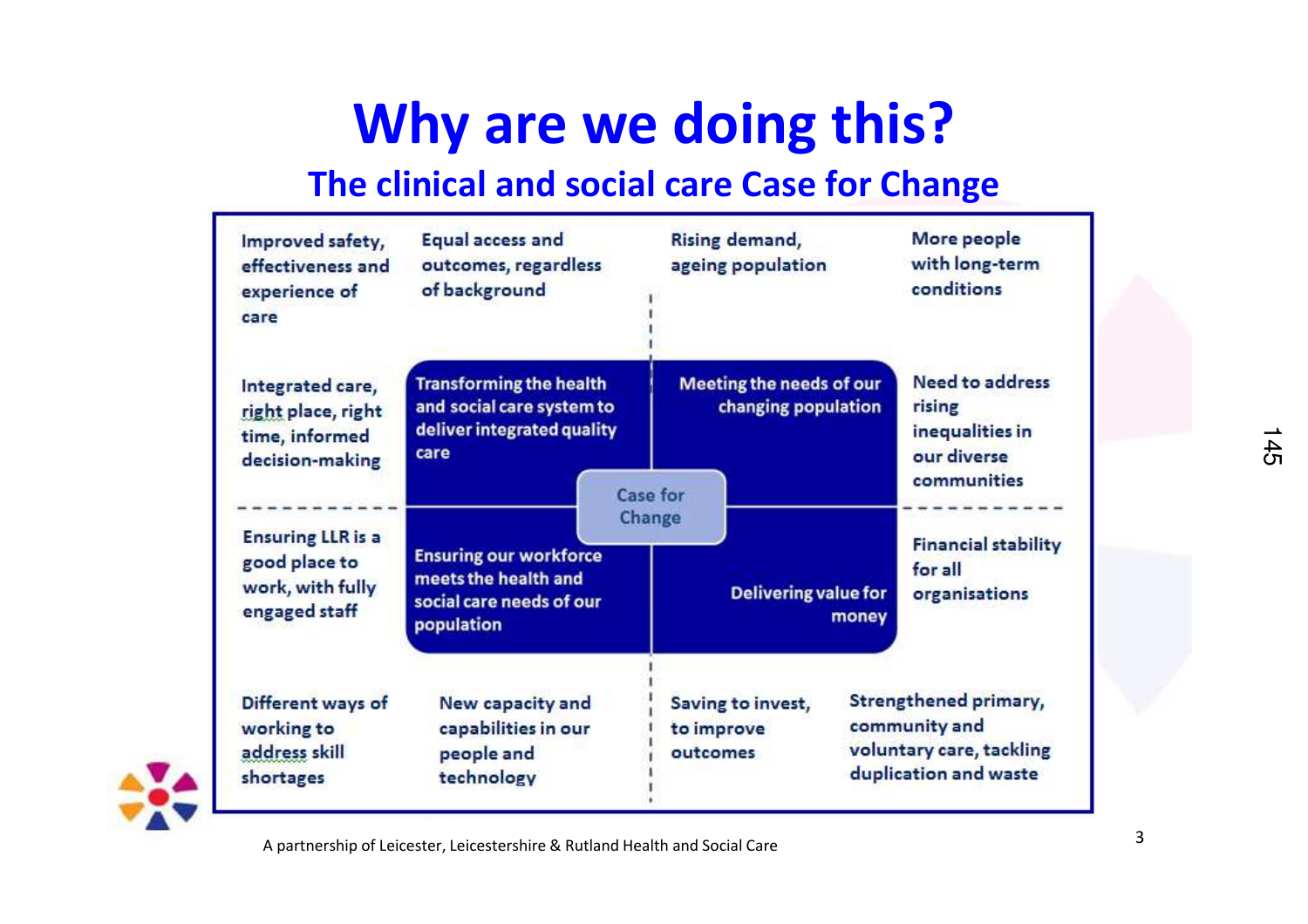#### **Quality**

**People want to be informed and involved in decisions about their own care and the wider care system**

**People expect choice**

**Performance needs to improve – eg waiting times**

**Mixed outcomes – some good, some less so**

#### **Workforce**

**Addressing workforce shortages through different ways of working**

**New capacity and capabilities in people and technology**

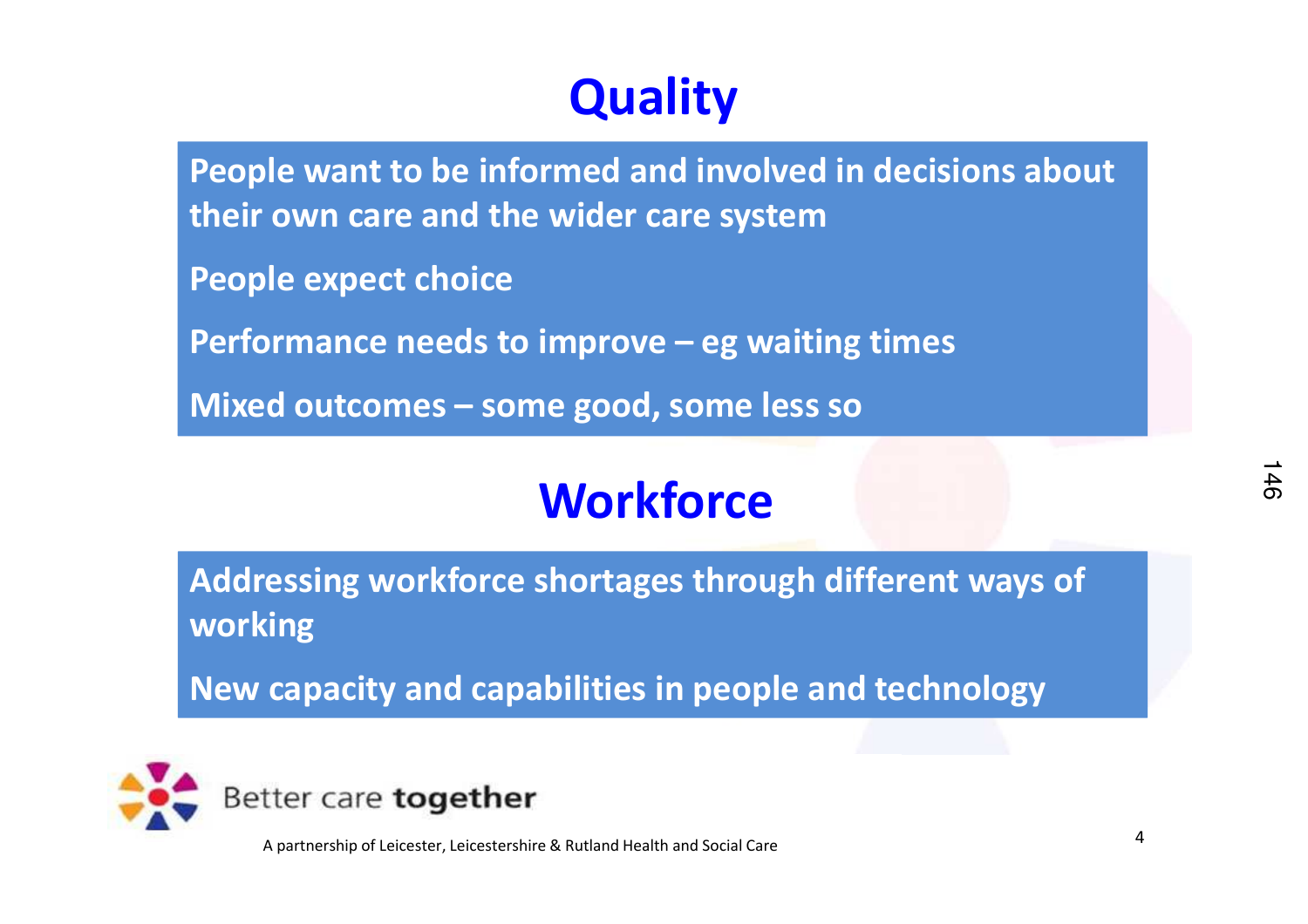# **Changing population**

**Rising demand for care3% population growth 2014-19 BUT 12% in 65+More people living with long term conditionsRising inequalities – eg Learning Disabilities, underlying causes of mental and physical ill health**

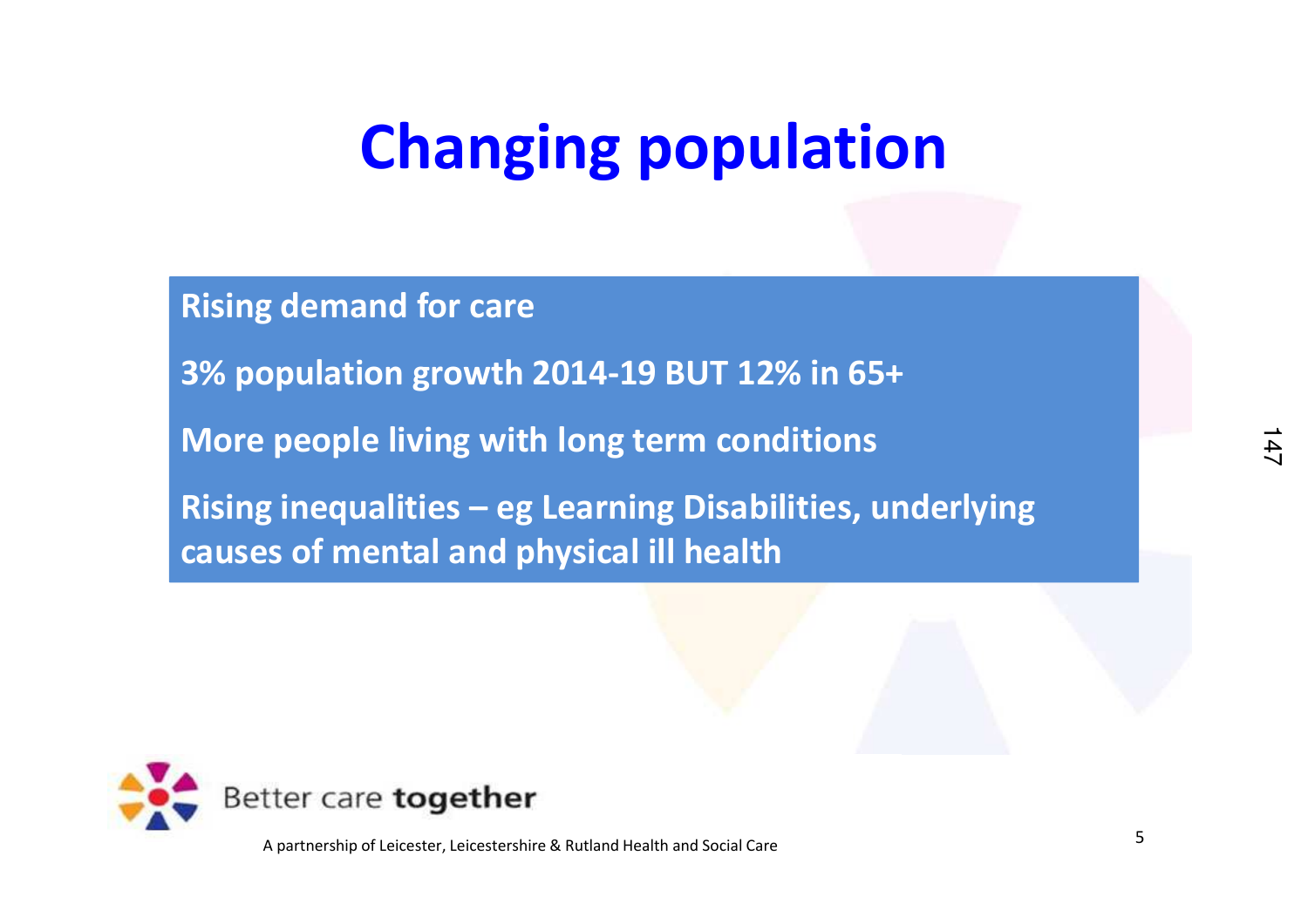#### **Value for money**

**All organisations must be financially sustainable, long termNeed to save, to deliver investment for improvementTransformational change needed to close the gapStronger primary, community and voluntary care to drive integrated, appropriate and cost effective care**

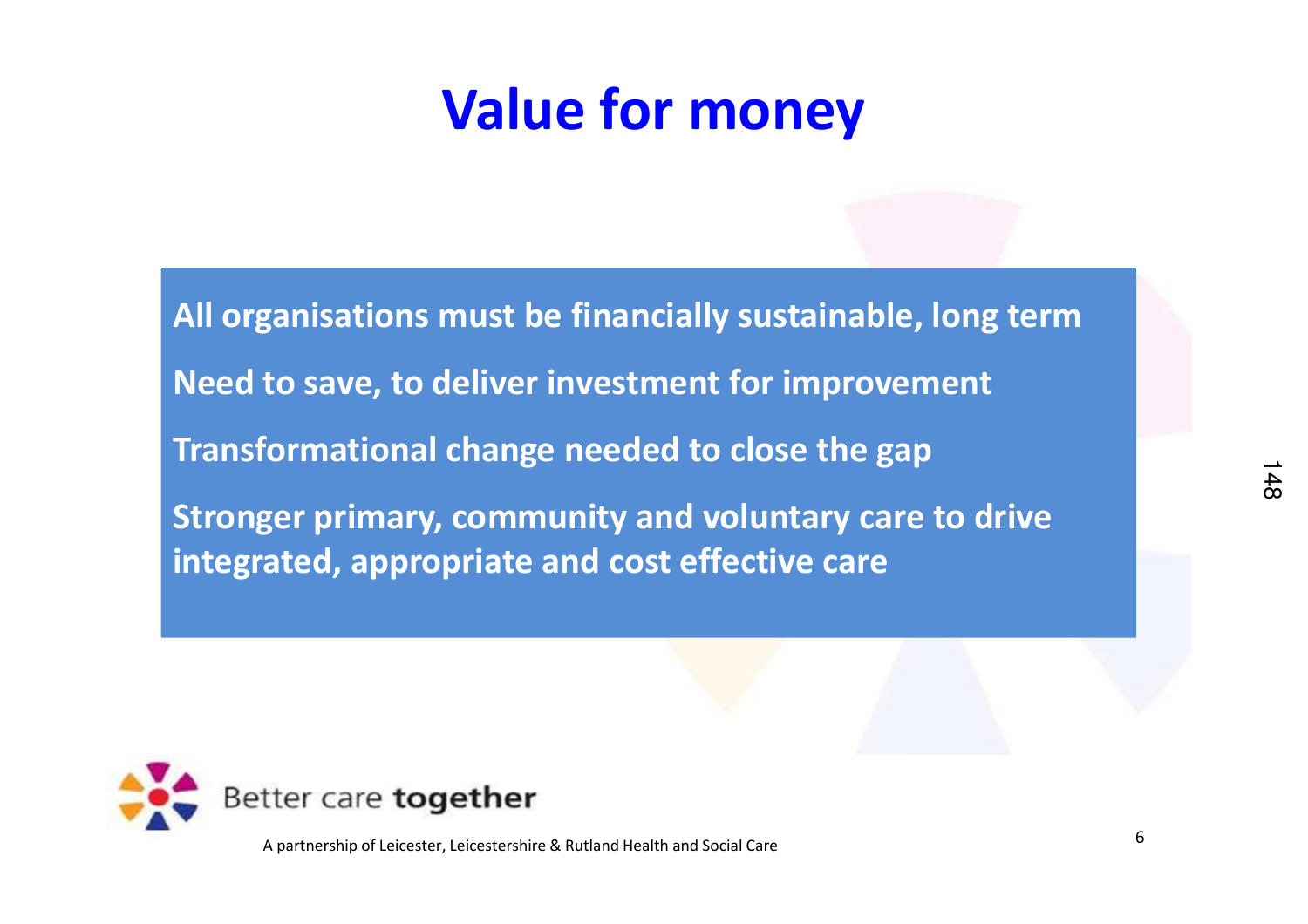### **Our vision for the system**

'*maximise value for the citizens of Leicester, Leicestershire and Rutland (LLR) by improving the health and wellbeing outcomes that matter to them, their families and carers in a way that enhances the quality of care at the same time as reducing cost across the public sector to within allocated resources by restructuring of safe, high quality services into the most efficient and effective settings.'*

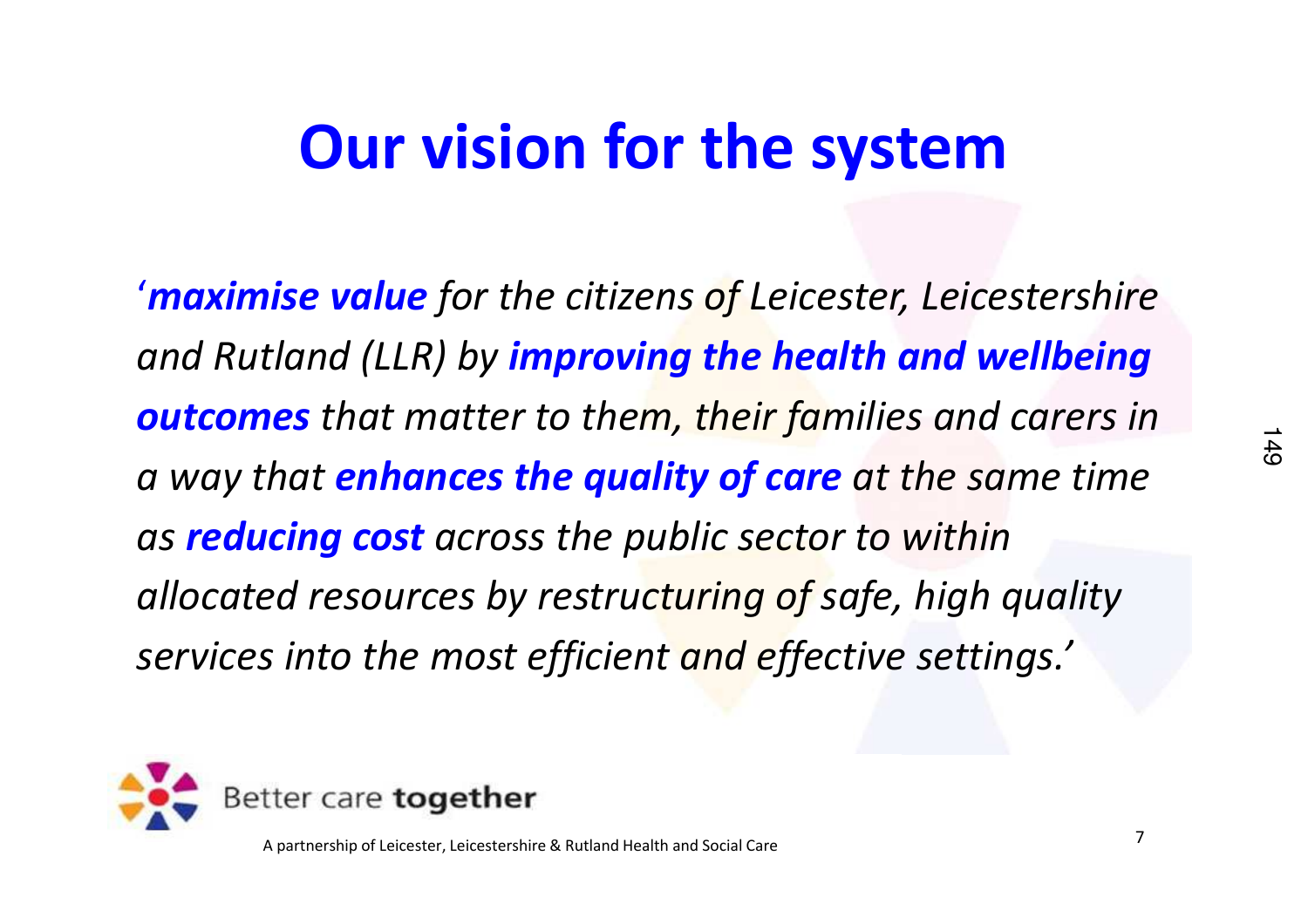# **Values and principles**

- We will work together as <mark>one</mark> system
- We will put citizen participation and empowerment at the heart of decision making
- We are committed to addressing inequalities
- We will maximise value

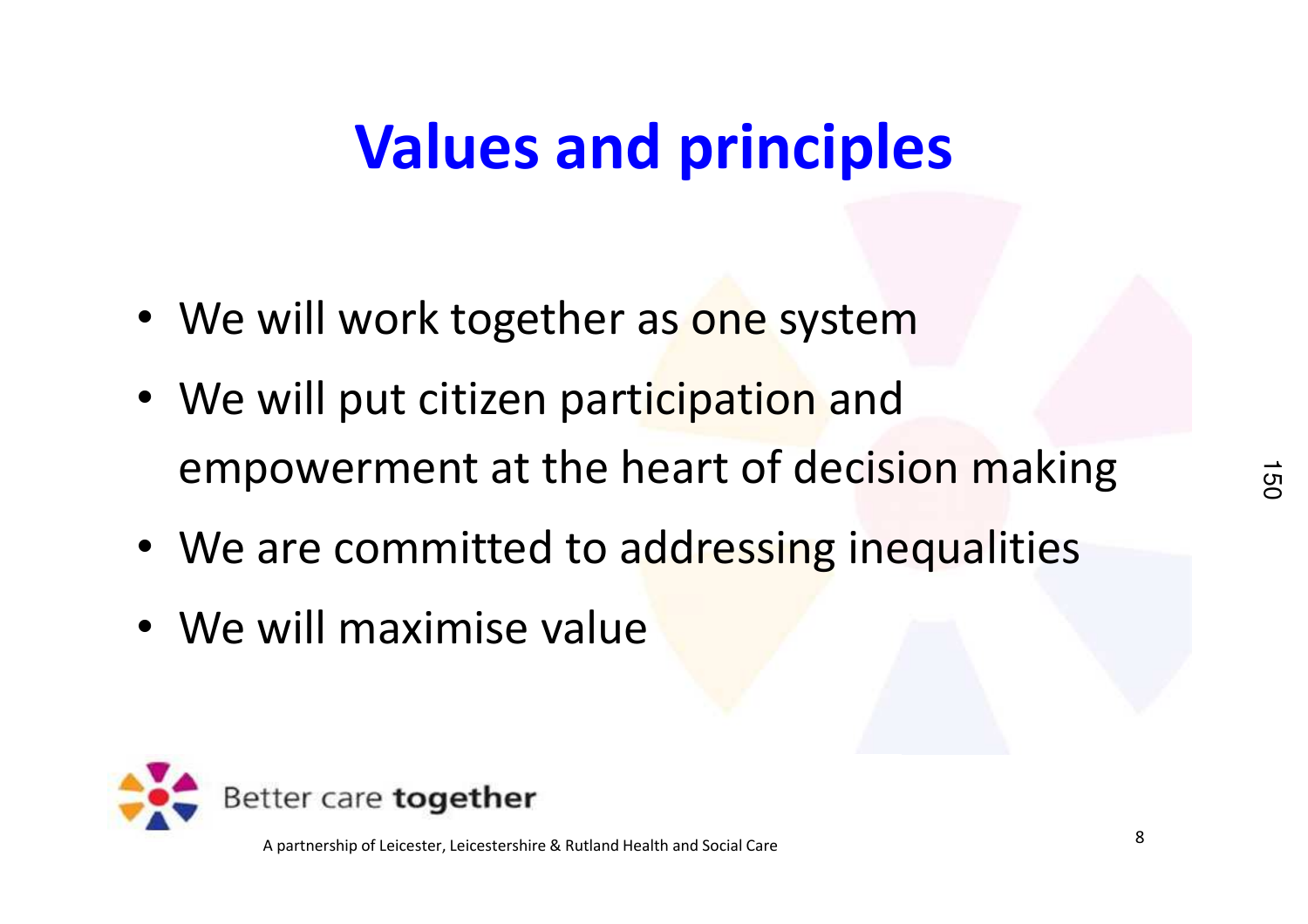# **Strategic aims and objectives**

- 1. High quality care right place, right time, less time in hospital
- 2. Reduced inequalities in care, leading to longer life
- 3. More positive experience of care
- 4. Integration and use of assets to reduce duplication and eliminate waste
- 5. Financial sustainability for all health and social care organisations
- 6. Better use of workforce, new capacity and capabilities in people and technology

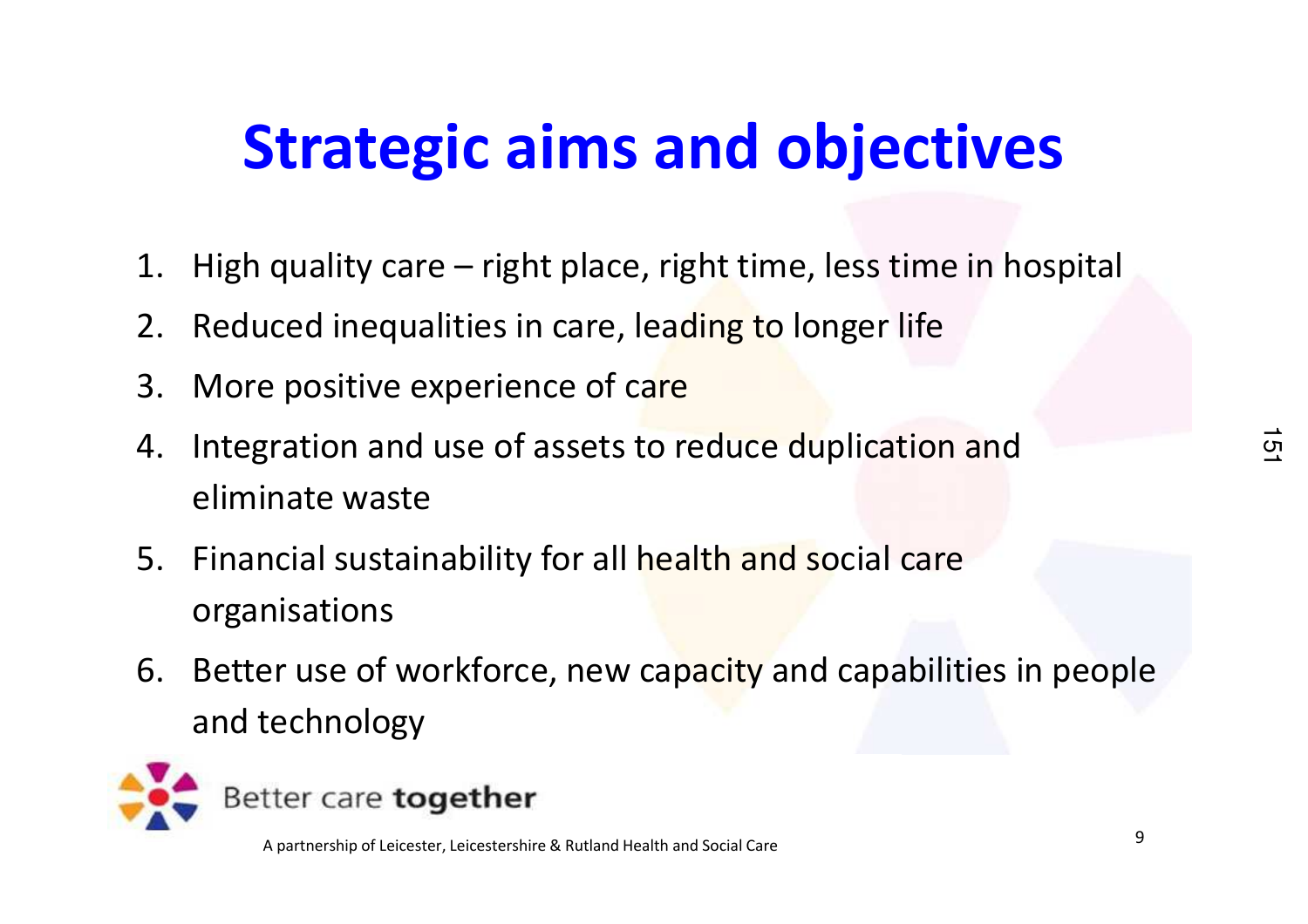### **How the plan was produced**

- **Involvement** clinicians, patients, public, voluntary sector: workshops, summits & membership of Board
- $\bullet$  **Shared vision** – aims and objectives, settings of care, interventions
- •**Benchmarking** and **financial modelling**
- •**Aligning** all partner strategies including Better Care Funding
- • **Supporting programmes** – strategies in development for workforce, estates, IT, primary care, social care
- **BCT governance**  structure supported by external  $\bullet$ consultants as 'critical friend'

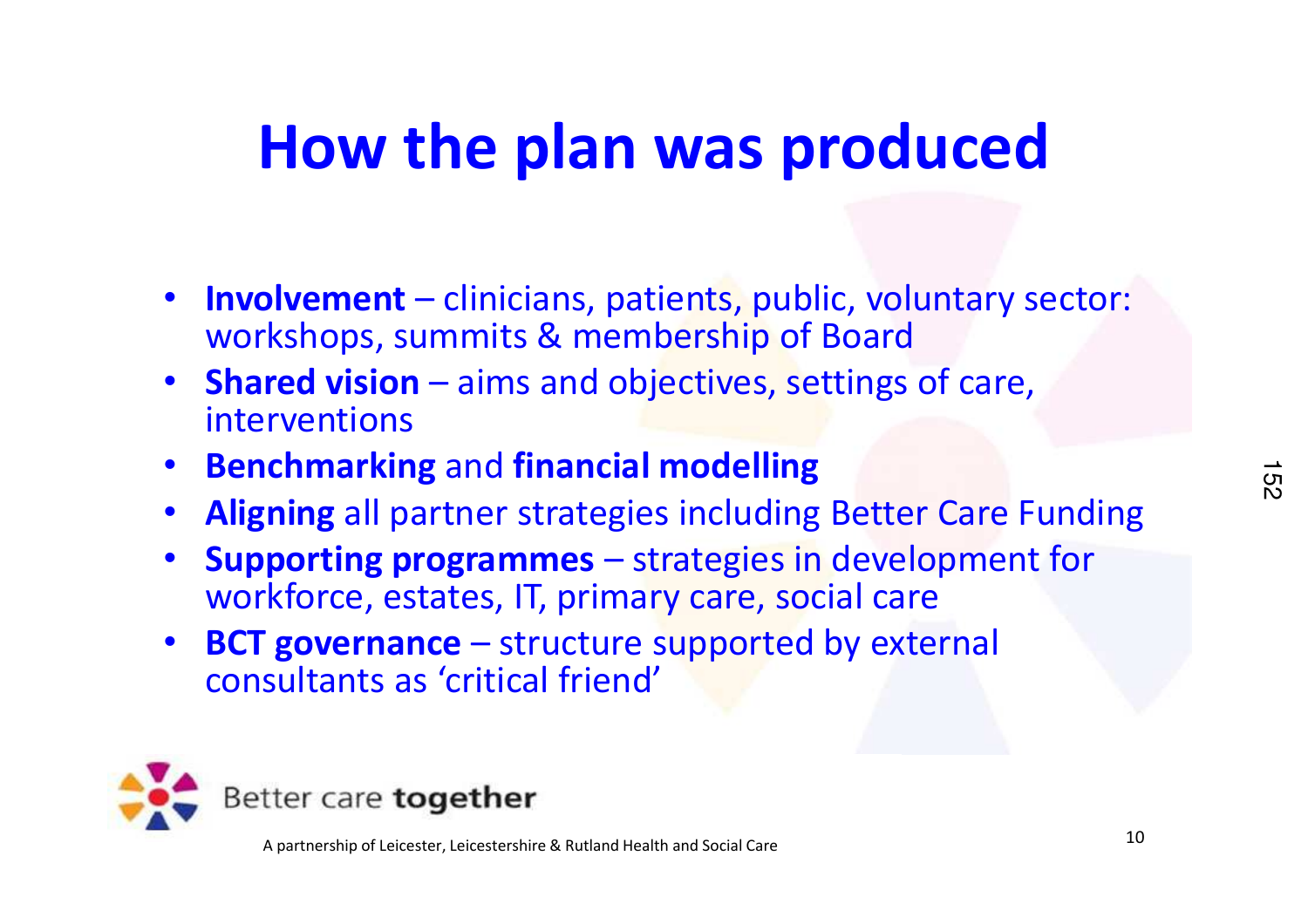# **Developing transformation**

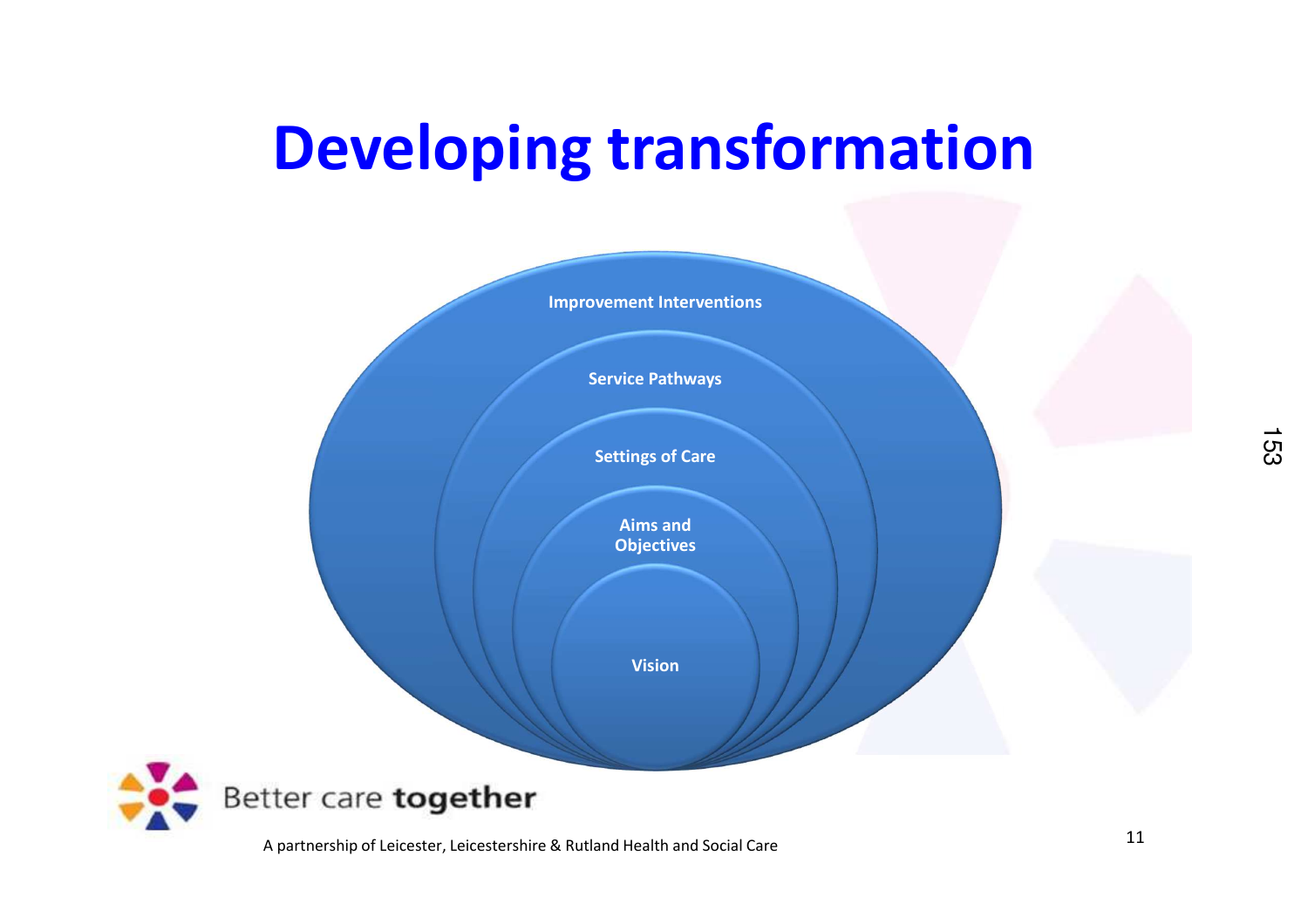# **Settings of care**

#### **Settings of care**



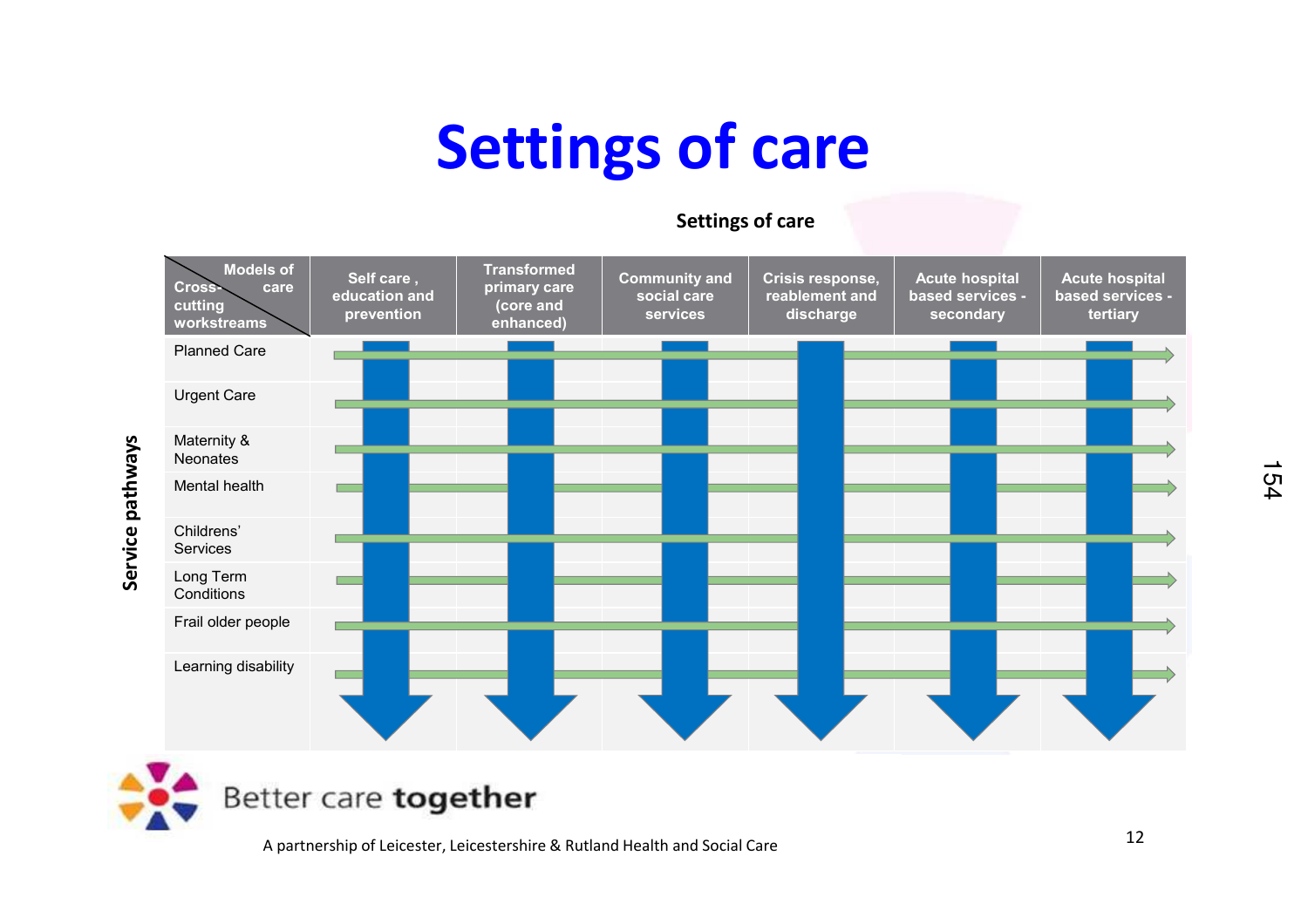#### **Improvement interventions – Urgent Care**



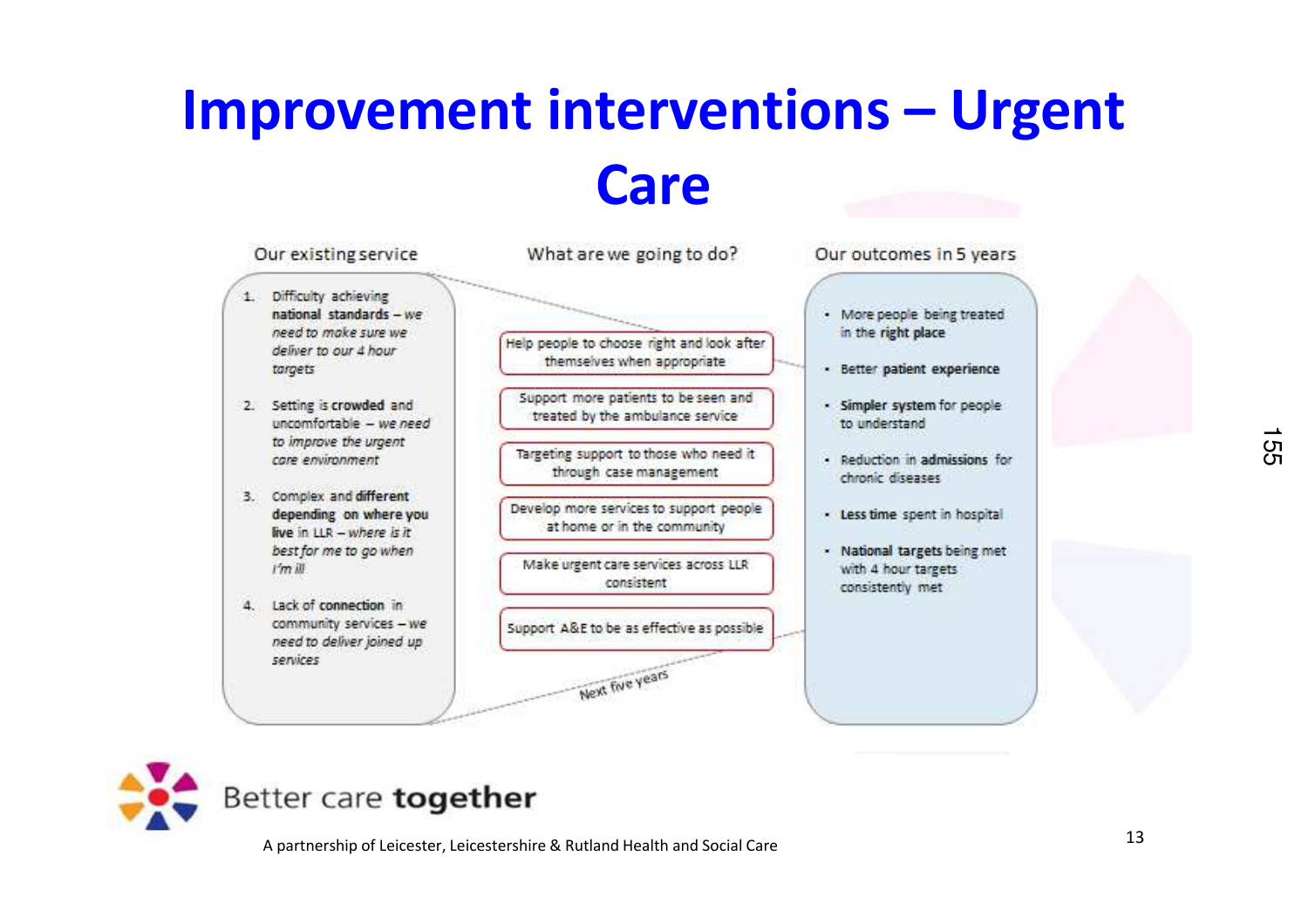### **Improvement interventions – Frail Older People**

#### Our existing service What are we going to do? Our outcomes in 5 years 1. Too many older people end up in hospital for too wellbeing Develop programmes to support people long-we need to support to participate in society - healthy and care to be delivered active for longer elsewhere Build systems to predict those most at plans risk of urgent care so they can be 2. Not enough services that supported beforehand are joined up to support physical and mental into hospital Develop care plans together to improve health and wellbeing health outcomes to the best they can be needs-we need to · Reduced delayed deliver integrated Increase support for older people who fall pathways stav Intervene appropriately and in a timely 3. Too many people end up · Reduce readmission manner when older people are unwell in services such as residential care instead of Increase ambulance service support for going back home with the older people who fall . Increase the number of right changes made to Support people to leave hospital as soon that home to make it a as they are medically fit safe environment-we their own choosing Next five years need to support people to

- Improve independence and
- More older people with agreed and managed care
- \* Fewer older people going
- discharged and length of
- Ensure increased dignity
- people who die in a place of



be independent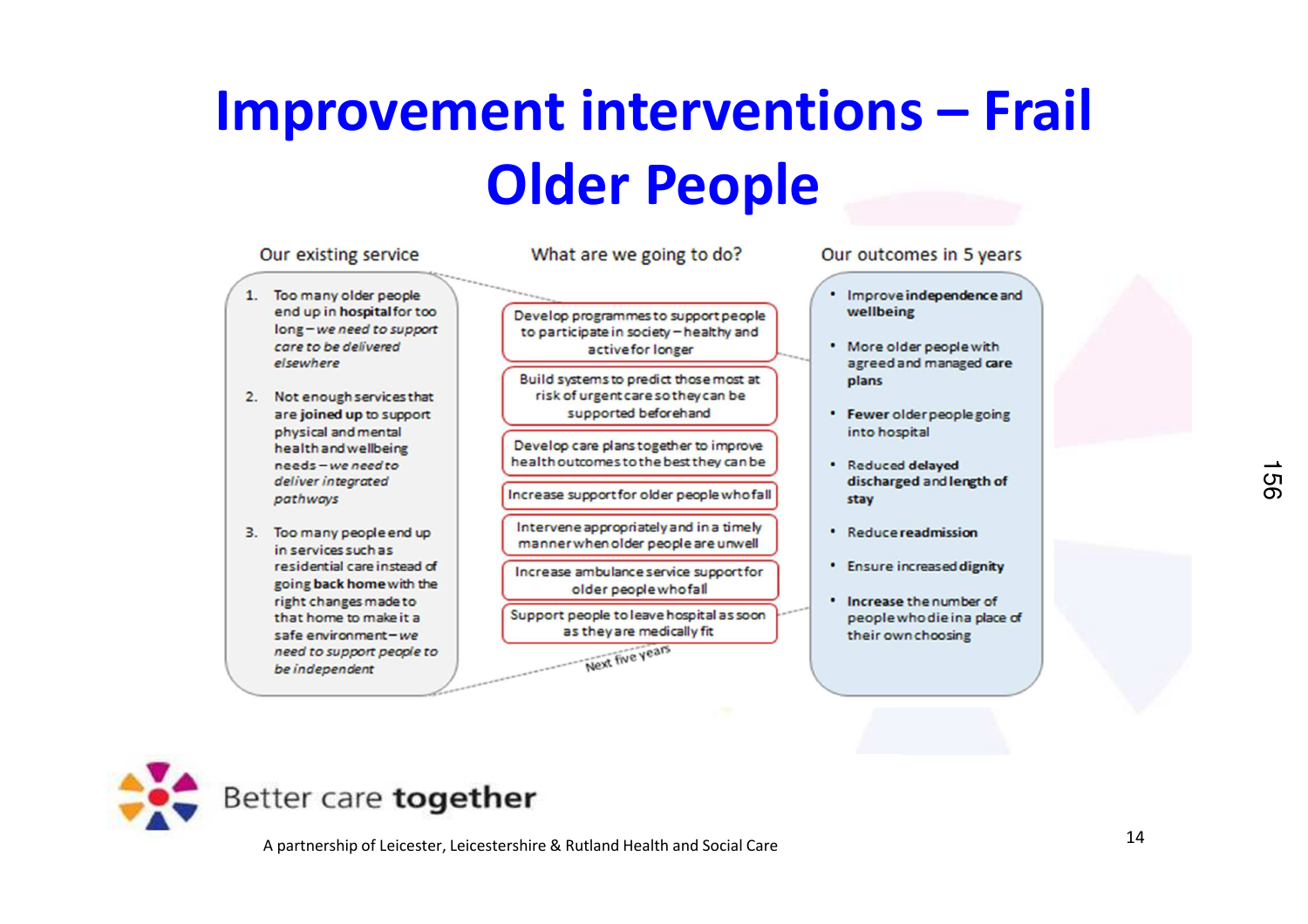### **Improvement Interventions – Long Term Conditions**

#### Our existing service

- 1. High level of health inequalities leading to different outcomesfor people with long term conditions(LTC) - we need to improve outcomes across LLR
- 2 Low detection rate for ITCs and some cancerswe need to work to increase screening and prevention
- 3. Too many people being admitted for conditions. that could be treated outside of hospital - we need to improve ambulatory care

What are we going to do?

Increase self-care and screening for LTCs Work with patients and primary care to increaseeduration

Build systems to predict those most at risk of requiring urgent care so they can be supported beforehand

Develop care planstogether to improve health outcomes to the best they can be

> Developtelehealth, coaching and telecare services

Intervenein line with care plans in a timely manner in the setting peoplehave chosen when they are unwell

Ensure that medical outreach and rehabilitation are available when required

Be clear when people move into the palliative phase of their disease and care plan for that circumstance Next five year

Our outcomes in 5 years

- · More people reporting higher personal resilience and support for self management
- More people with LTCs supported by telehealth and telecare services.
- · Reduce dependency on access to care in acute settings if you have a LTC
- . An increased number of care plans in place and people on disease registers
- · Reduced length of stay on inpatient spells for LTCs
- · Reduced number of admission and readmission associated with LTCs

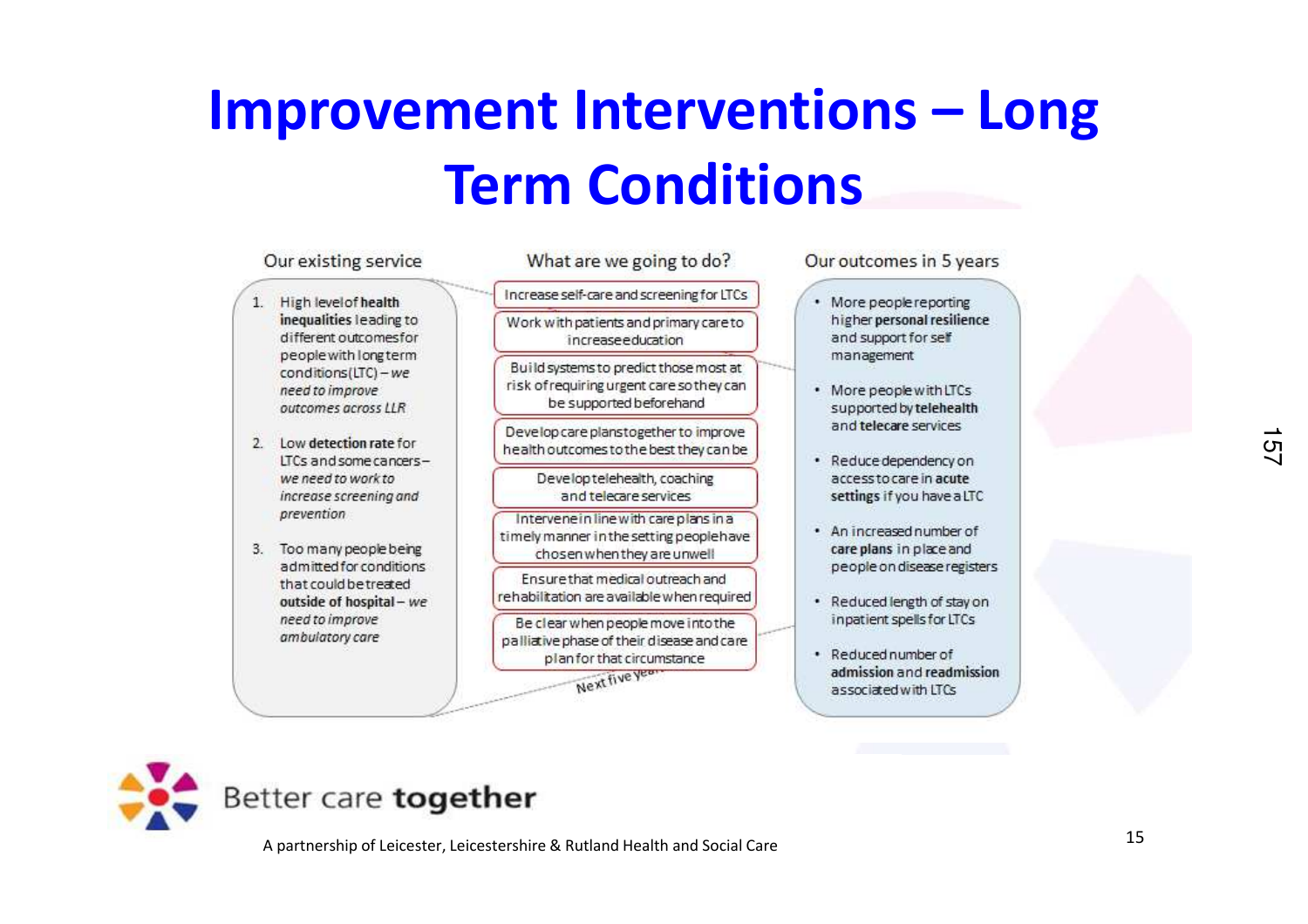#### **Improvement interventions – Planned Care**



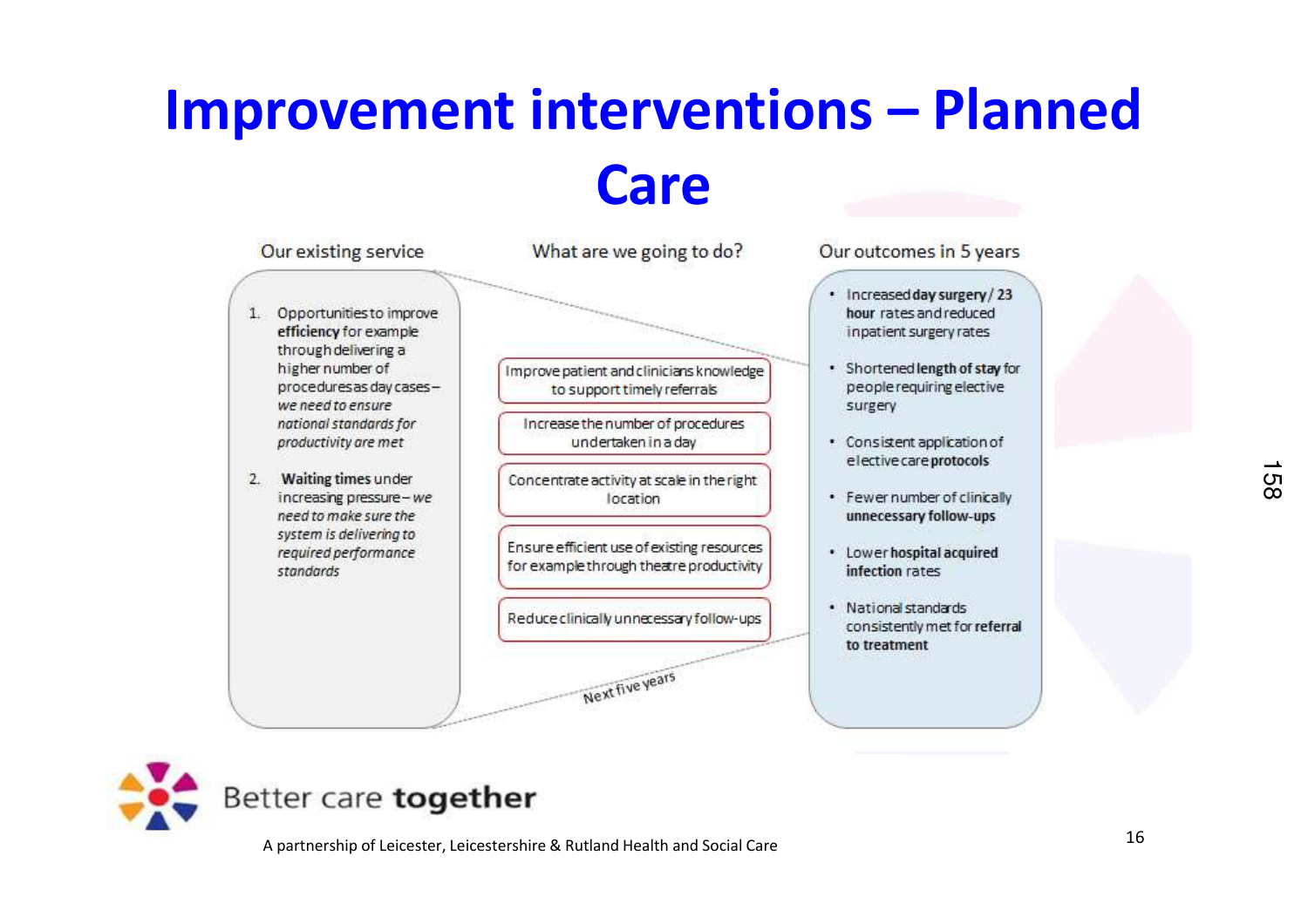### **Improvement interventions –Maternity and Neonates**



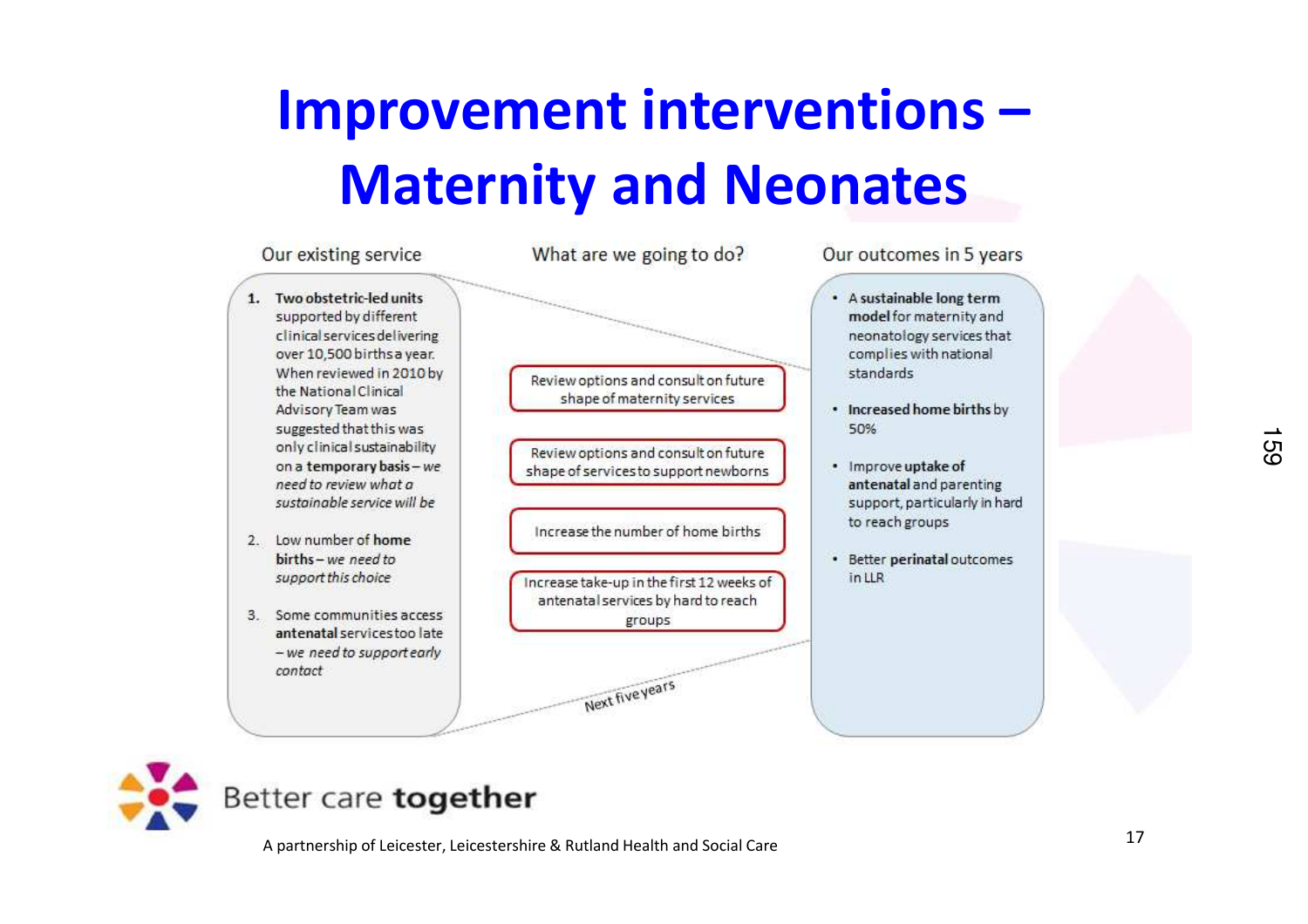# **Improvement interventions –Children, young people and families**





#### Better care together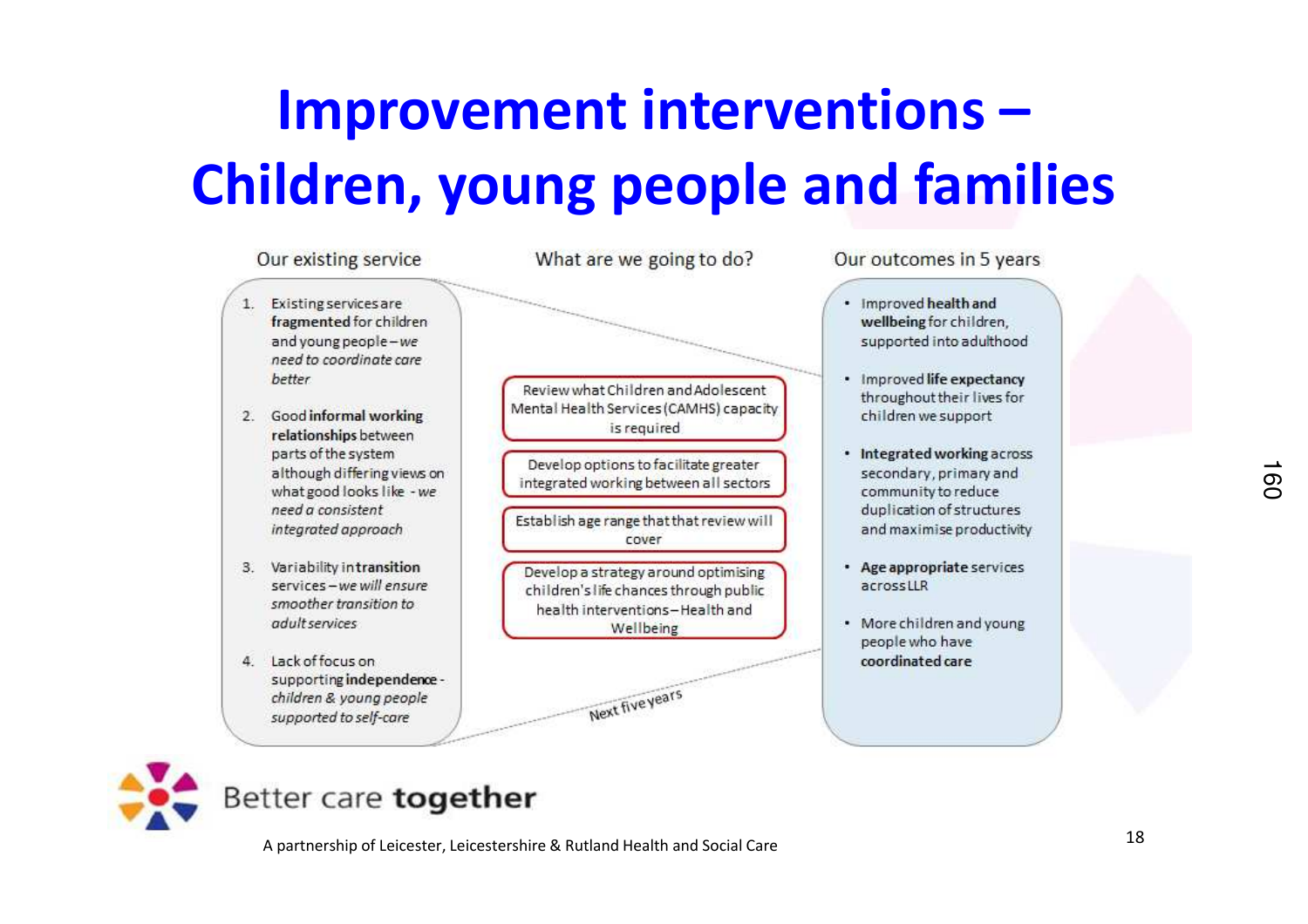### **Improvement interventions – Mental Health**

| Develop peer support model for early<br>interventions<br>Develop case management capability in<br>all sectors to maintain relationships for<br>people at times of crisis<br>Develop solutions with education to<br>reduce reliance on Children and |         | . Increase in parity of esteem<br>. Reduce incidence of mental<br>health conditions<br>Reduced crisis escalation<br>episodes, with quicker |                                                                                         |
|----------------------------------------------------------------------------------------------------------------------------------------------------------------------------------------------------------------------------------------------------|---------|--------------------------------------------------------------------------------------------------------------------------------------------|-----------------------------------------------------------------------------------------|
|                                                                                                                                                                                                                                                    |         |                                                                                                                                            |                                                                                         |
|                                                                                                                                                                                                                                                    |         |                                                                                                                                            |                                                                                         |
| Adolescent Mental Health Services                                                                                                                                                                                                                  |         | response times when<br>required                                                                                                            |                                                                                         |
| Review what CAMHS capacity is required                                                                                                                                                                                                             |         |                                                                                                                                            |                                                                                         |
| Develop locality based teams to<br>manage care close to home                                                                                                                                                                                       |         | and lengths of stay                                                                                                                        |                                                                                         |
| Develop community 'safe spaces' and<br>increase mental health first aid training                                                                                                                                                                   |         | case management for<br>people                                                                                                              |                                                                                         |
| Ensure services are equipped to deal with<br>physical and mental health needs-parity<br>of esteem                                                                                                                                                  |         | services                                                                                                                                   |                                                                                         |
| Crisis response service that responds in a<br>timely way to support recovery                                                                                                                                                                       |         |                                                                                                                                            |                                                                                         |
|                                                                                                                                                                                                                                                    | Next in |                                                                                                                                            | * Reduced delays in discharge<br>Integrated pathways and<br>· Reduced reliance on acute |



#### Better care together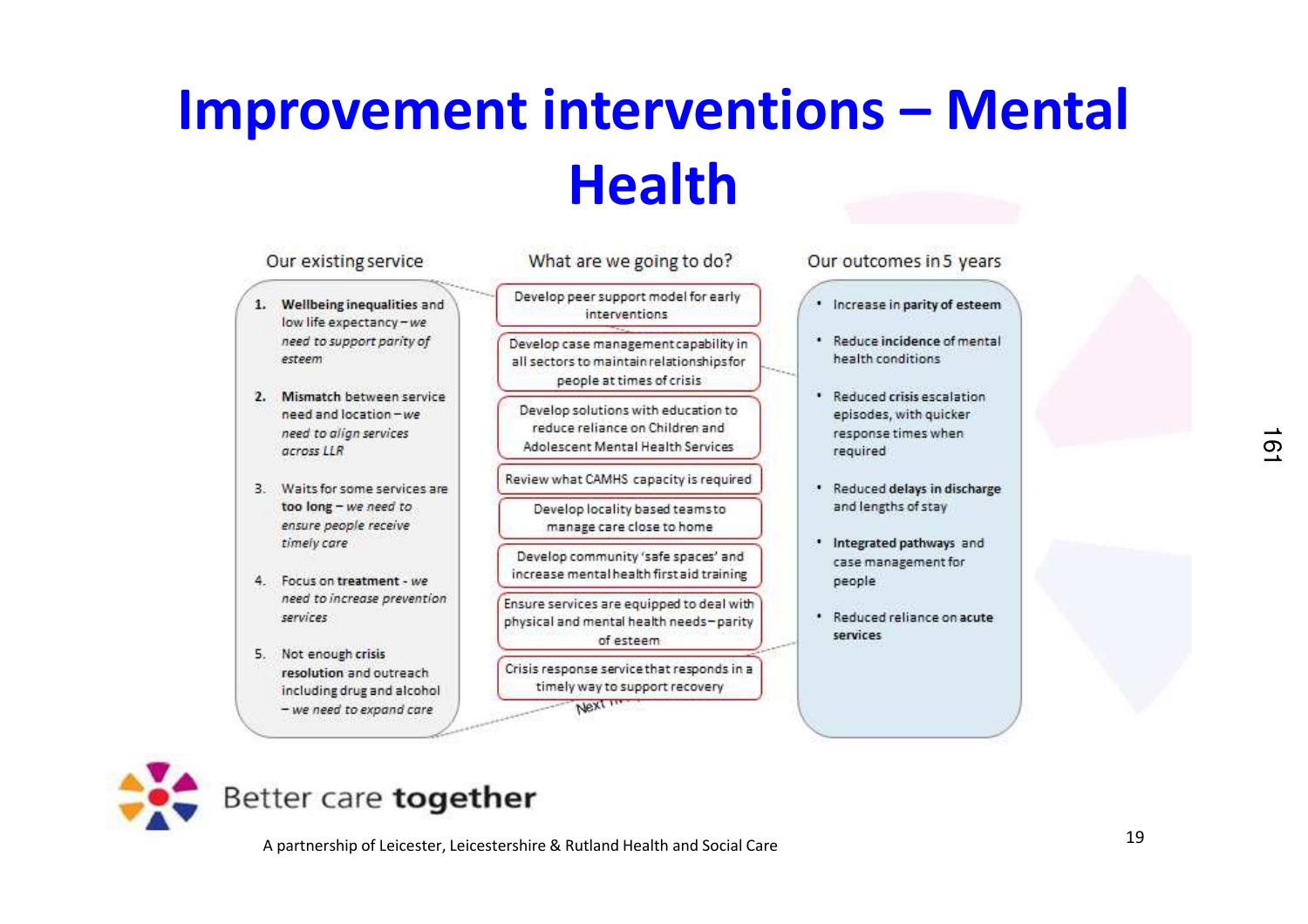### **Improvement interventions –Learning Disabilities**



#### Better care together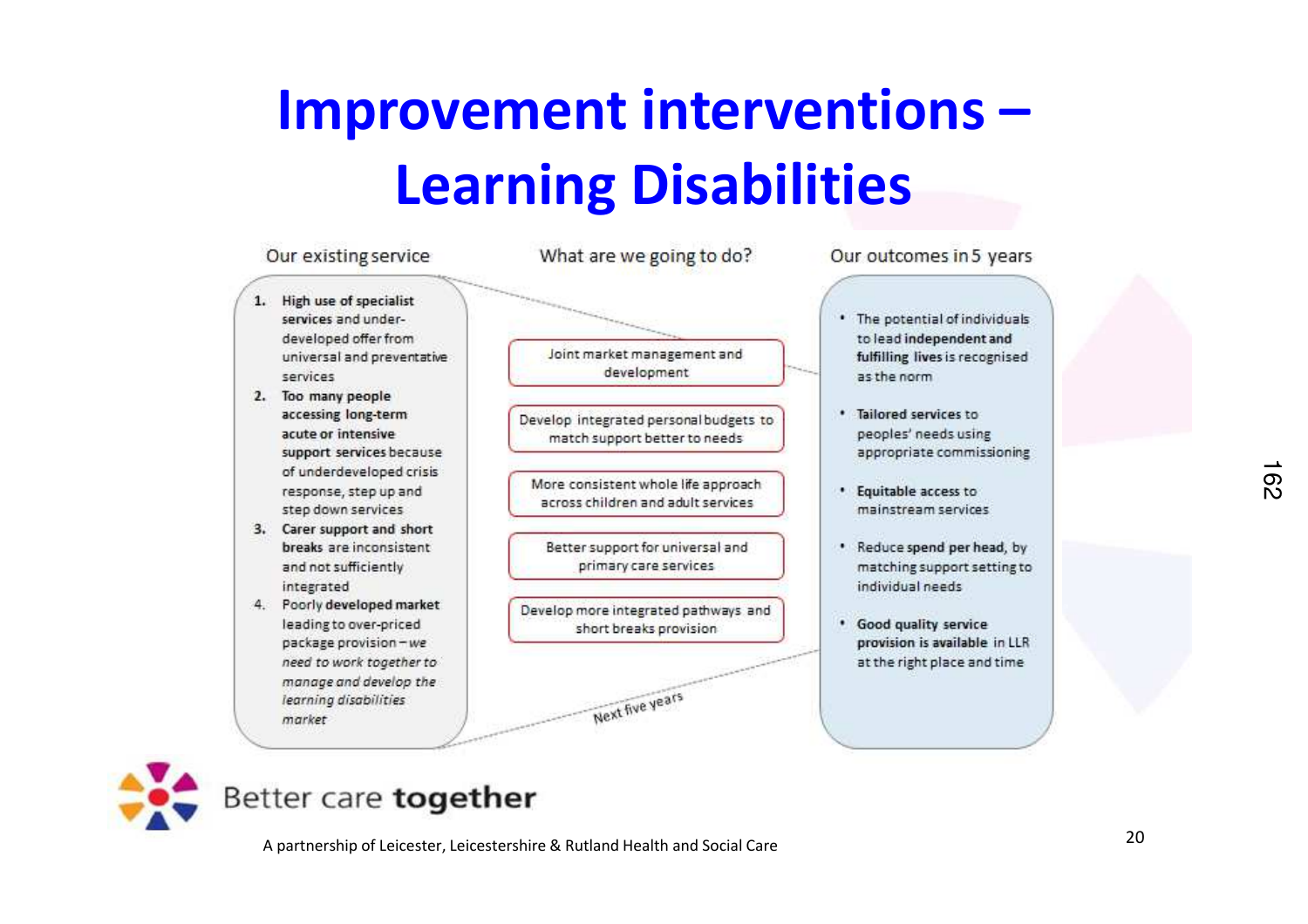# **The Financial Challenge**

- Projected LLR NHS deficit of £400m by 2019 –if nothing is done
- Recognition that key to meeting the challenge can be met through greater efficiency and productivity -4%
- Some transformation also needed BCT plan reflects that

#### **Financial challenge creates opportunity to improve outcomes and patient experience**

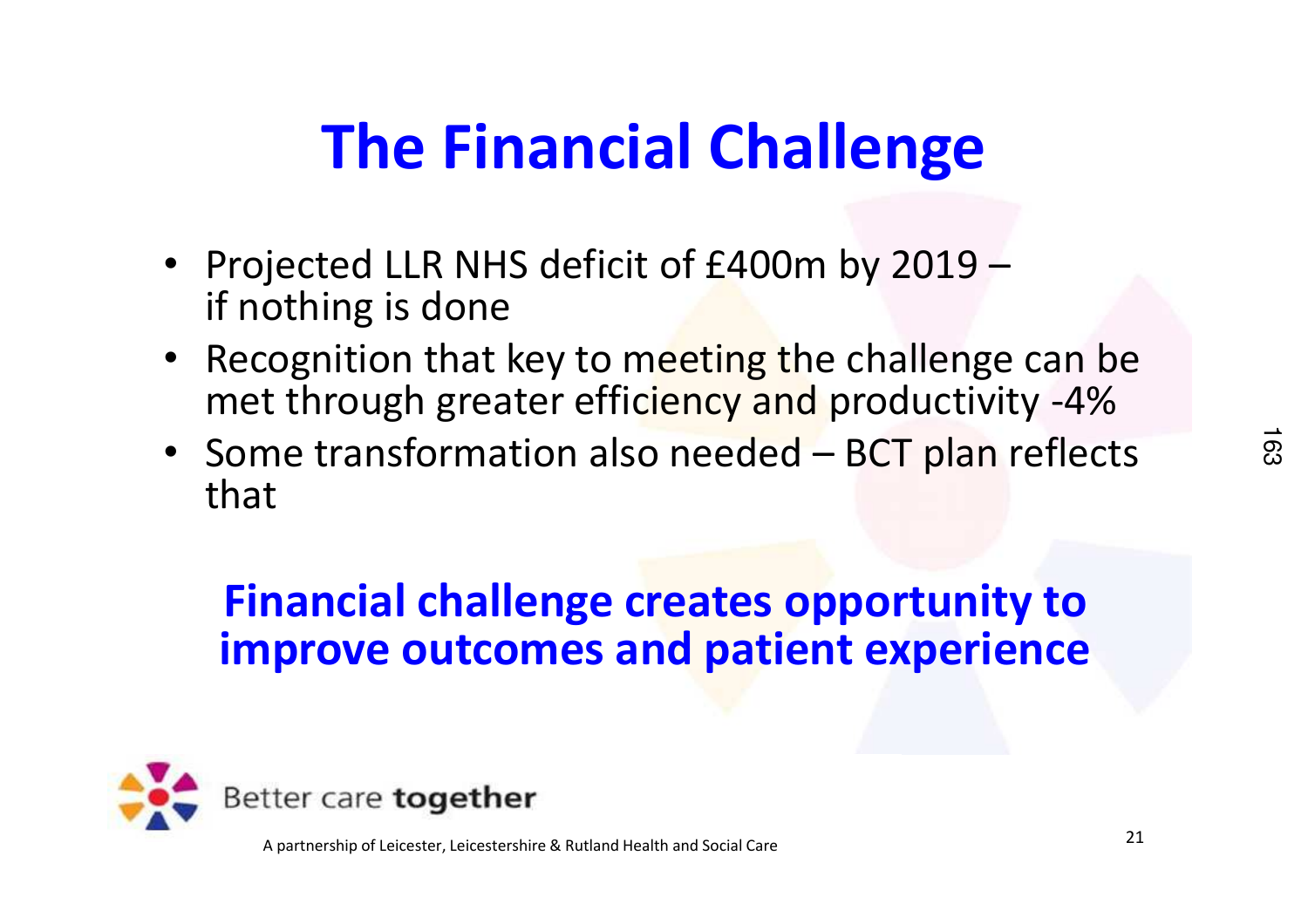#### **The "do nothing" financial gap 2014-19**



|                                 |       |       | f <sub>m</sub> |       |       |
|---------------------------------|-------|-------|----------------|-------|-------|
| <b>INCOME &amp; EXPENDITURE</b> | 14/15 | 15/16 | 16/17          | 17/18 | 18/19 |
| <b>FUNDING</b>                  | 1.783 | 1.829 | 1.856          | 1.885 | 1.912 |
| <b>EXPENDITURE</b>              | 1.896 | 2.016 | 2.117          | 2.213 | 2.310 |
| "DO NOTHING" GAP                | 113   | 187   | 261            | 3281  | 398   |

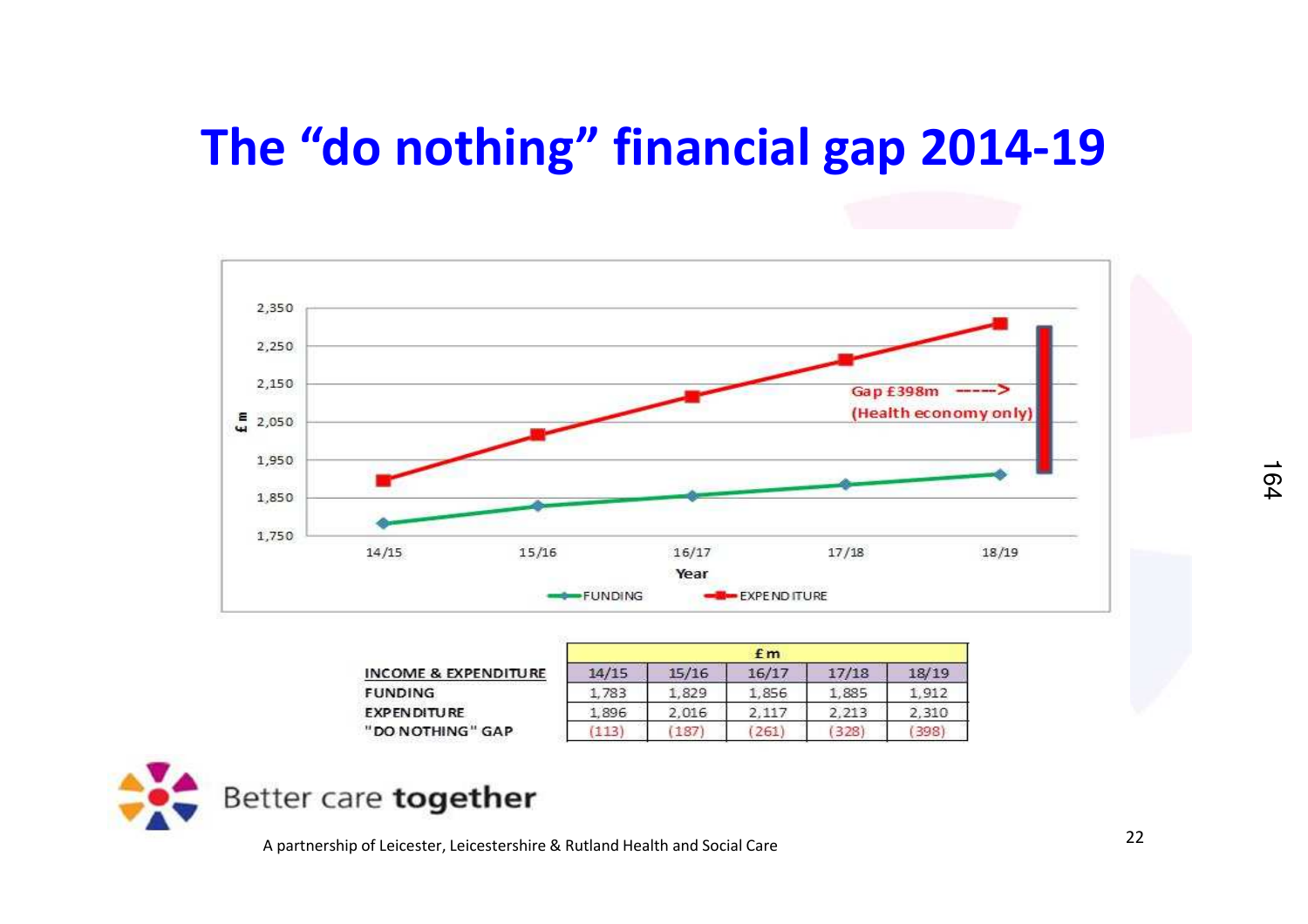# **Closing the gap**





Nb The model identifies 87% of the projected savings to be addressed through on-going organisation  $23$ savings programmes (CIP / QIPP).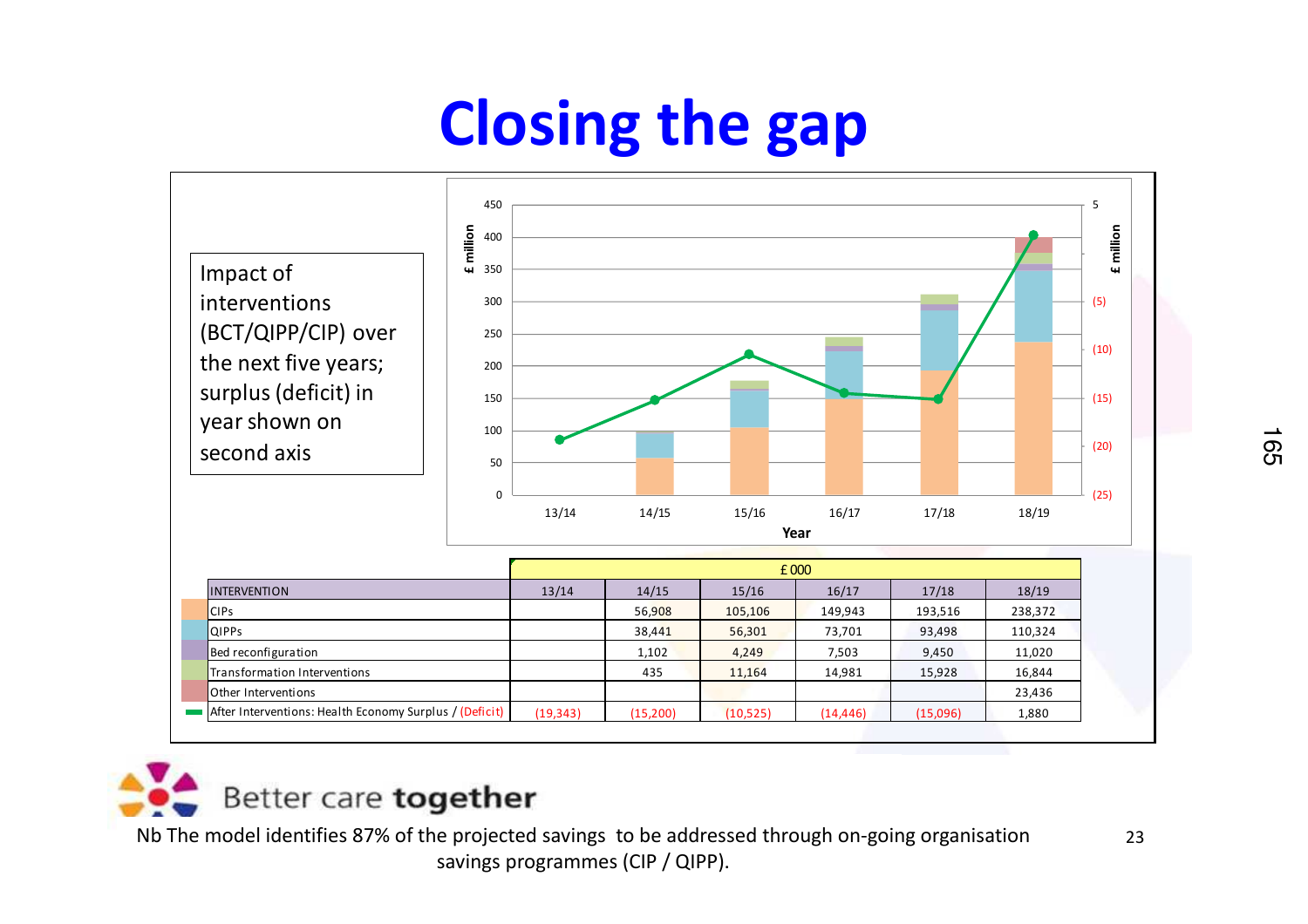# **Transformation in acute and community services-opportunity**

#### **Acute:**

- •Smaller hospitals – workload and resource shifted to the community
- •Greater focus on specialised care, teaching, research
- Acute services on two sites rather th<mark>an three pro</mark>bably LRI and Glenfield •
- Re-shaped General Hospital, eg: community beds and Diabetes Centre of •Excellence
- •Option for single site maternity unit
- •Fewer beds – shorter length of stay, day surgery

#### **Primary ,Community and Social Care:**

- •Expanded teams to support care at home
- •More effective use of estates
- Strategic detailed response being developed for primary , social, community •services and workforce

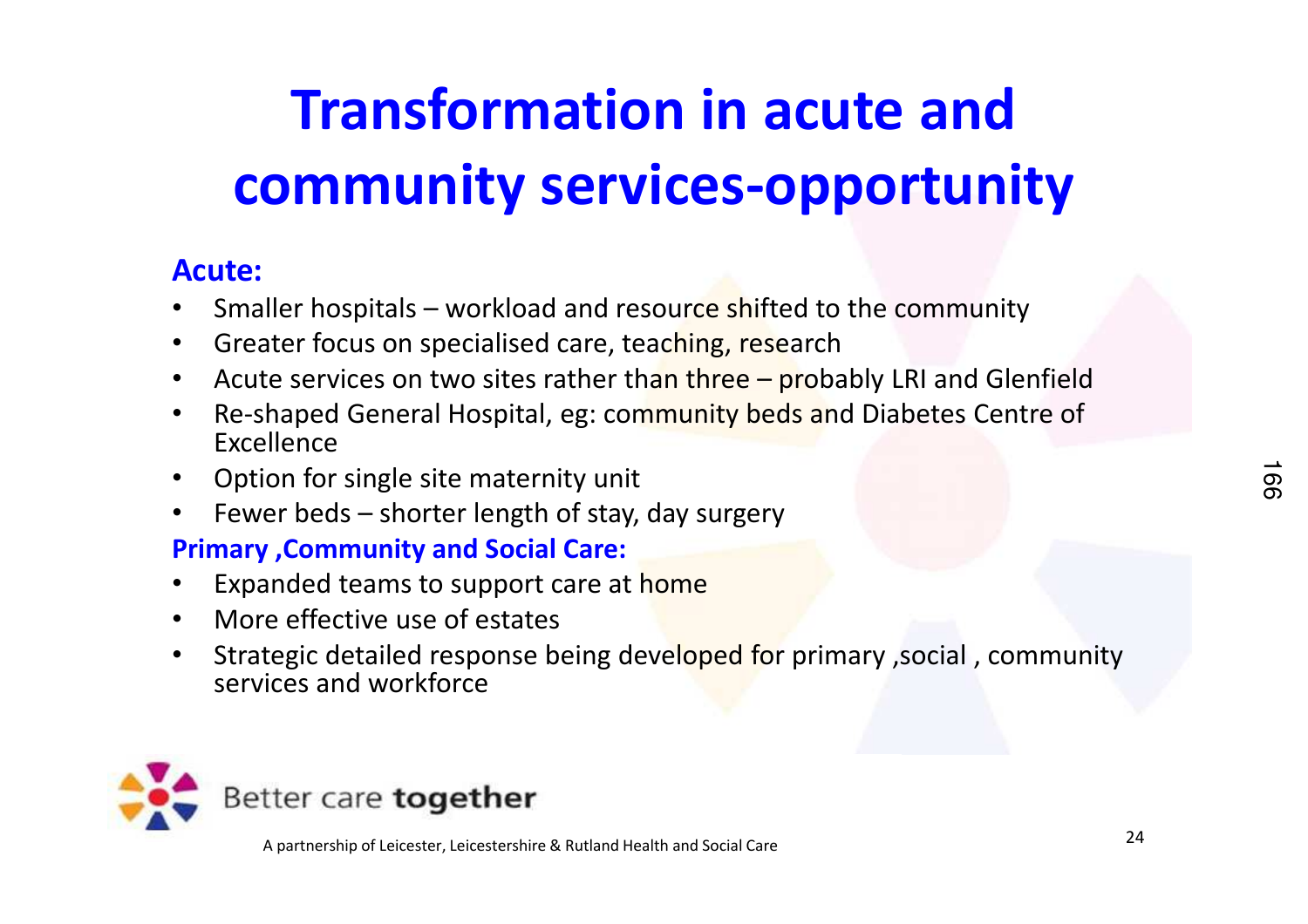#### **What will be different for patients?**

| <b>PREVENTION</b>           | Information and support for self care and<br>independence                                               |  |  |  |  |
|-----------------------------|---------------------------------------------------------------------------------------------------------|--|--|--|--|
| <b>INTERVENTION</b>         | Supported to better manage their health, acting<br>early to avoid a crisis and to maintain independence |  |  |  |  |
| <b>TREATMENT</b>            | Rapid treatment when truly needed in the right                                                          |  |  |  |  |
|                             | setting by the right professional                                                                       |  |  |  |  |
| <b>RECOVERY</b>             | Minimum hospital stay, smooth discharge                                                                 |  |  |  |  |
|                             |                                                                                                         |  |  |  |  |
| <b>FOLLOW-UP</b>            | Support at home to restore independence                                                                 |  |  |  |  |
|                             | as quickly as possible                                                                                  |  |  |  |  |
| <b>CO-ORDINATION</b>        | Co-ordinated care provided in partnership with<br>patients and carers                                   |  |  |  |  |
| Better care <b>together</b> |                                                                                                         |  |  |  |  |